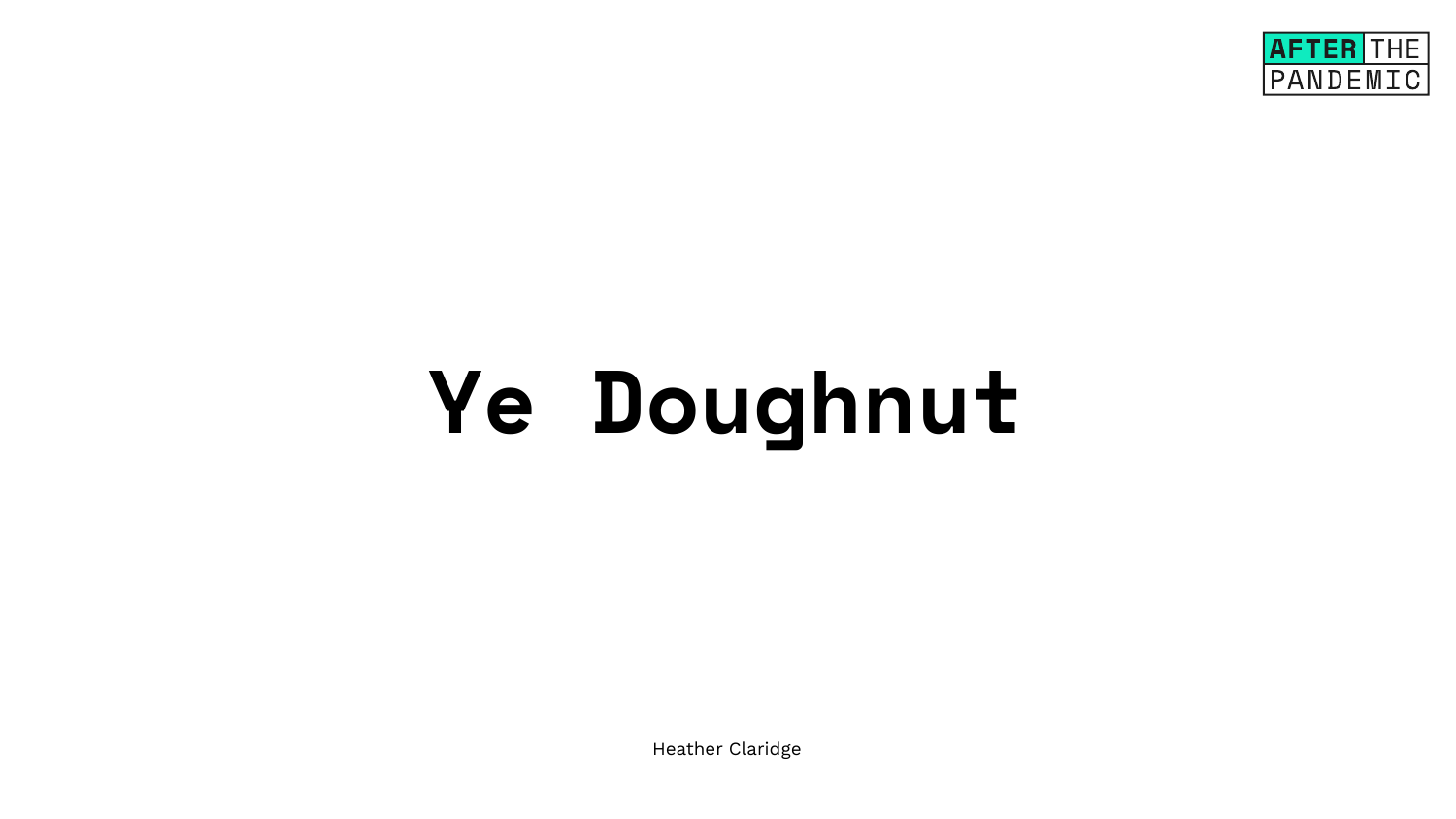# **Ye Doughnut**

Jamie Cooke of RSA Scotland proposes that our economic model to be more local and how 'Doughnut Economics' could be an approach to take a city scale.

The Glasgow 'Doughnut' and Re-Thinking our Local Economy

As the COVID-19 pandemic grips the world, it is starkly highlighting issues in our economy, communities and social structures which have been endemic for some time. Precarious work, punitive social security systems, the exploitation of the natural world – all of these, and many other aspects, have combined to accentuate the impact of the viral outbreak.

For a city like Glasgow, with a proud history, bright future but many deeply rooted challenges, the pandemic is both a time of opportunity and risk. Many of our citizens face serious threats to their health, livelihoods and housing as businesses shut, and incomes dry up. At the same time, these threats present us with a chance to make the sort of radical change that was not possible in what previously passed for normality. To grasp those opportunities requires a recognition that there is no going back to 'normal' – that what passed for the norm before COVID-19 cannot, and should not, return.

#### **Glasgow Now**

Whilst this is a daunting situation to be in, Glasgow has many advantages that put us in a strong place to use this crisis to evolve. The city has been looking to new approaches to the economy and social supports, such as the circular economy and basic income, as it aims to create an environment that works for all of its citizens.

Like the rest of Scotland, Glasgow has a commitment to improve our environmental presence in light of the climate emergency, moving to become a sustainable city that lives up to our reputation as the Dear Green Place. We have a creative population across a wide range of sectors and interests, who offer a space for new ideas to flourish; and we have a proud industrial heritage that can shape the city's future as a manufacturing centre – where once we made ships, now we make satellites – and who knows what the future will look like.

We also have a long-established position as a truly global city, with a network of willing partners around the world keen to collaborate with us. Participation in networks such as the Rockefeller Resilient Cities has kept us at the heart of global city discussions, opening up new developments such as the blossoming relationship with our fellow post-industrial city of Pittsburgh).

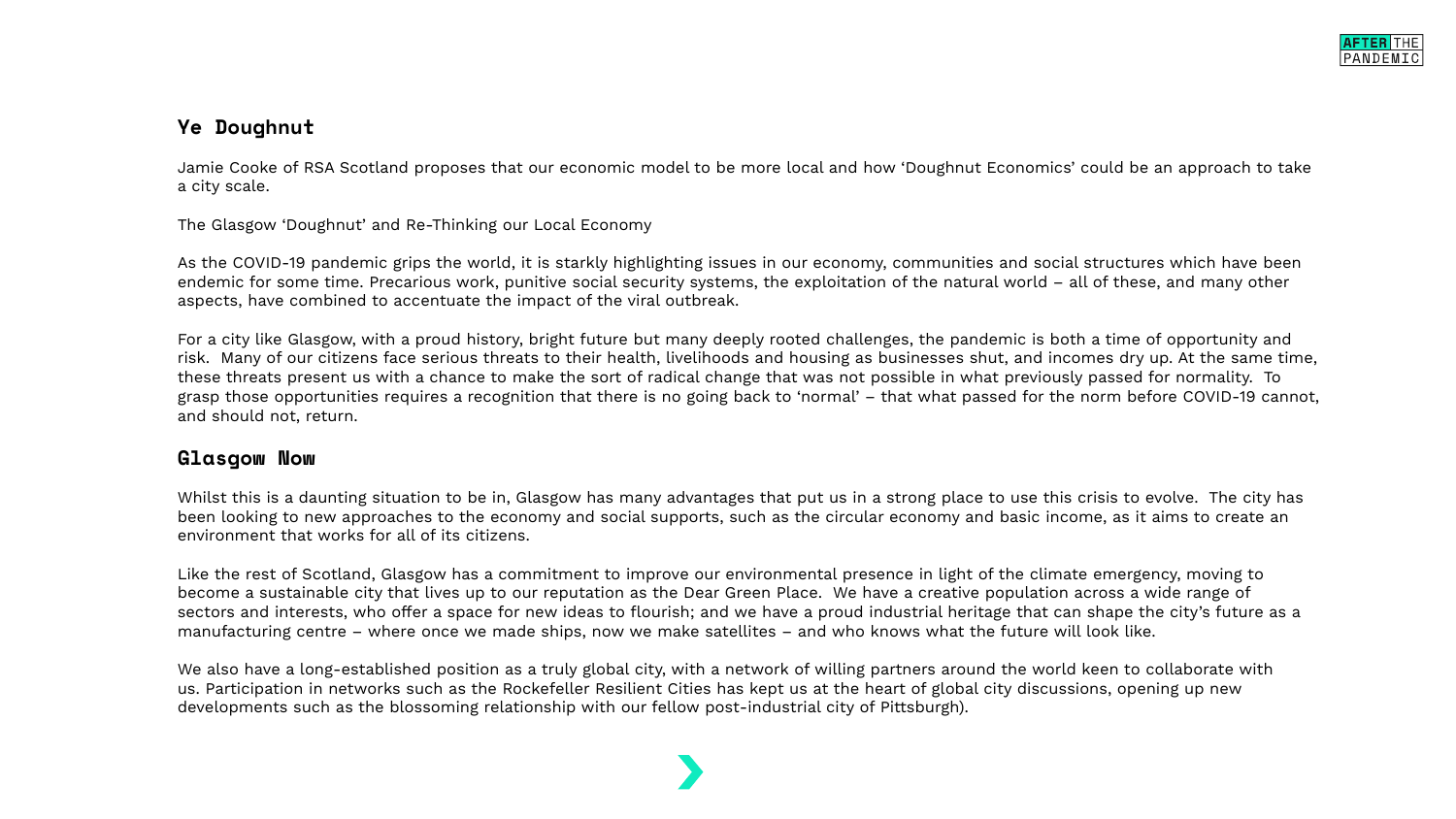These strengths are coupled with long entrenched challenges around health inequalities and unemployment. Too many people in Glasgow still die earlier than they should and experience reduced quality of life due to a range of conditions. Too many of our residents are trapped in a harsh and punitive benefits system which is not designed to work for them. And too much of the space in our city lies vacant and derelict, held in speculation for investors rather than used for the good of the city and her people. Change will require facing these barriers head on.

# **Building Back Better**

Thankfully, change does not happen in isolation or without the chance to learn from other places. Across the world different areas are looking at different responses to the tensions and challenges outlined above, offering ideas - and hope - for Glasgow moving forward.

We have, in the best possible sense, a chance to turn Glasgow into a living laboratory – not in terms of experimenting on our residents; but rather in truly testing and co-creating new approaches to the city we want to see.

Kate Raworth's work on Doughnut Economics offers an ideal model and provocation for us in this context. A "playfully serious" approach to the challenges of moving into the world we want to see, it sets out the ceiling of sustainability above which our resource consumption must not rise; and the floor of necessity below which our citizens must not fall. This combination of both planetary and social justice offers us a pathway to follow towards a fair and sustainable city.

### **Glasgow needs to become a Doughnut City.**

We are not alone in considering this – others, most noticeably Amsterdam, are already following that pathway. This is a huge positive – creating a space for shared learning, vision and collaboration as we iterate our way into a better future. In creating spaces for experimentation and visioning, where we can honestly discuss and weigh up trade-offs and changes that will be required, we can co-create a new Glasgow with all of our citizens.

The Glasgow Doughnut will also allow us to create an environment for other policy proposals to be explored, challenged and incorporated. Basic income, one of the hottest topics in Scottish policy just now, could potentially offer the foundational policy to base the doughnut upon. The circular economy, already well established and supported in the city by the Chamber of Commerce and others, could offer a new model of business activity which can keep us within our required environmental limits. And new approaches to technology could open up both data and services which could revolutionise and deliver both the floor and ceiling of the doughnut.